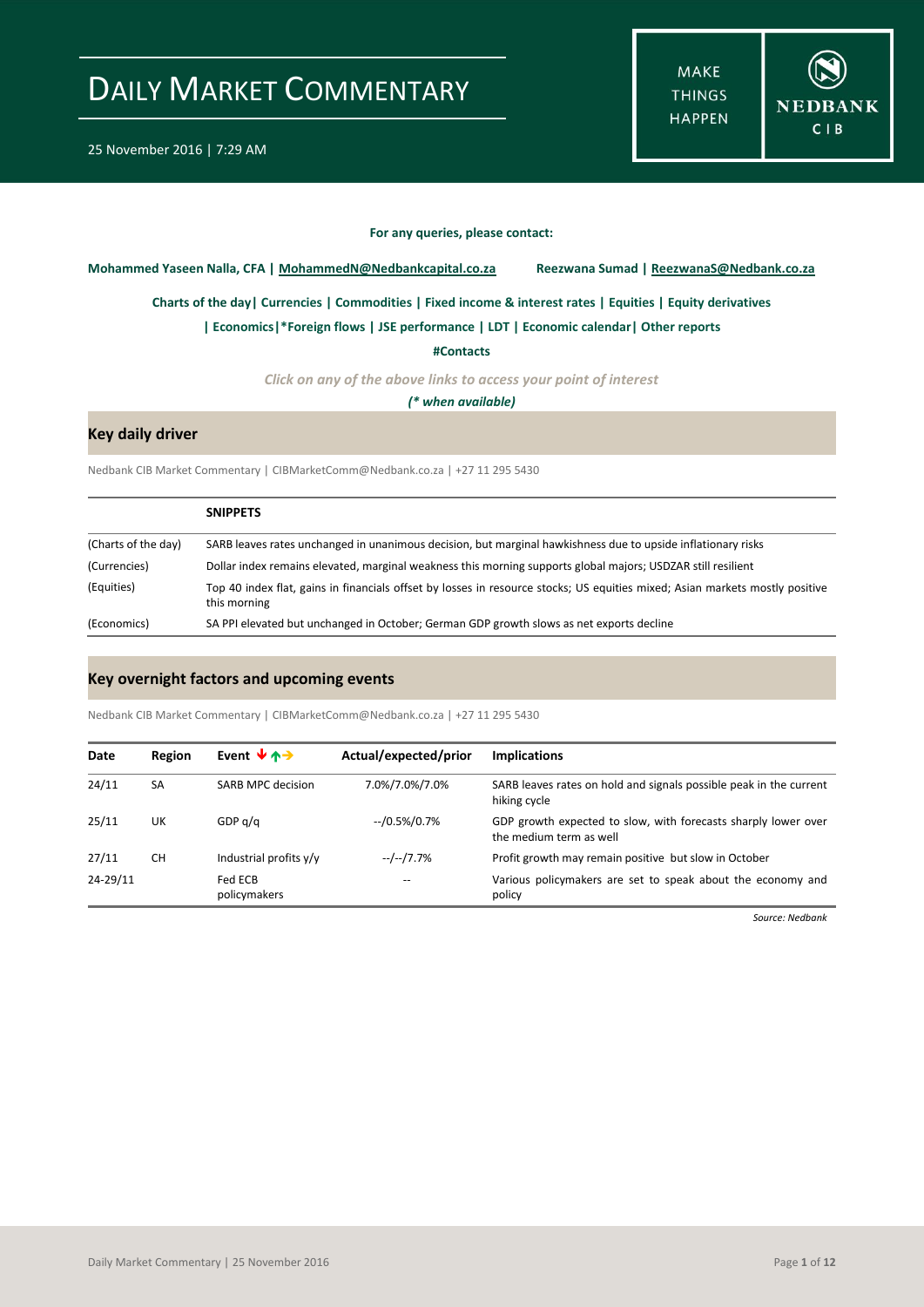

## <span id="page-1-0"></span>**Charts of the day** [back to top](#page-0-0) back to top

Nedbank CIB Market Commentary | CIBMarketComm@Nedbank.co.za | +27 11 295 5430

- The SARB left the repo rate unchanged at 7% yesterday, with the prime rate at 10.5%, in a unanimous decision. The Governor outlined a balanced statement with a tinge of hawkishness due to higher inflation risks.
- The SARB's inflation forecast was left unchanged at 6.4% this year, 5.8% next year and 5.5% in 2018. CPI is expected to fall within the target band in Q2/17, after a peak of 6.6% in Q4/16. Some of the assumptions underlying this forecast is an oil price of \$53.5/bbl. next year, as well as electricity tariff hikes of 7.7%. The SARB notes that the risks to the inflation outlook have risen moderately. The rand remains a key risk factor, and will likely remain sensitive to Fed monetary policy and the credit ratings reviews over the next two weeks, while food prices remain a significant upward driver of CPI. The SARB is marginally bullish on the rand, with the REER upwardly revised to 76.67 and 81.00 for 2016 and 2017 (from 75.67 and 78 prev.) Wage settlements are now deemed to be more sensitive to the unemployment rate. Administered prices are likely to increase sharply over the next 3 years due to higher petrol costs and a low base effect from this year.
- The GDP growth forecast was left unchanged at 0.4% for this year, 1.2% next year and 1.6% in 2018. The SARB foresees a positive Q3/16 growth rate, but that which is lower than the Q2 rate and the trough this year has likely been surpassed. However, the global outlook is increasingly uncertain, and more protectionist policies will hamper trade and growth. Hence the growth outlook remains constrained, but risks to the outlook are balanced. Financial markets to remain volatile in the face of global uncertainty. What is concerning is the fact that the potential growth rate, which is at multi-decade lows, have been revised lower compared to the previous forecast. Potential growth is expected at 1.3% this year, 1.4% next year, and 1.5% in 2018 (from 1.4%, 1.5%, 1.7% respectively prev.).
- The SARB has reiterated that we are currently close to the end of the current hiking cycle, but this is highly dependent on the inflation trajectory, which may be reassessed if upside risks transpire. The SARB stressed that there is a high degree of uncertainty in the global economic environment which may have a bearing on the local outlook, and that local inflation risks are to the upside. Further, the bar for monetary policy accommodation is still very high, as inflation is expected to remain elevated and close to the upper end of the target band over the medium term. We may see a flat interest rate profile materialising over the next year if the SARB's inflation targets are met.

#### **Upside risks to CPI keeps long-end anchored at 5.5%**



#### **SARB downwardly revises potential growth rate**



*Source: SARB, Nedbank*



#### **Real rates likely to move lower as repo rate may ease off in the long-run**

*Source: Bloomberg, Nedbank*

*Source: SARB, Nedbank*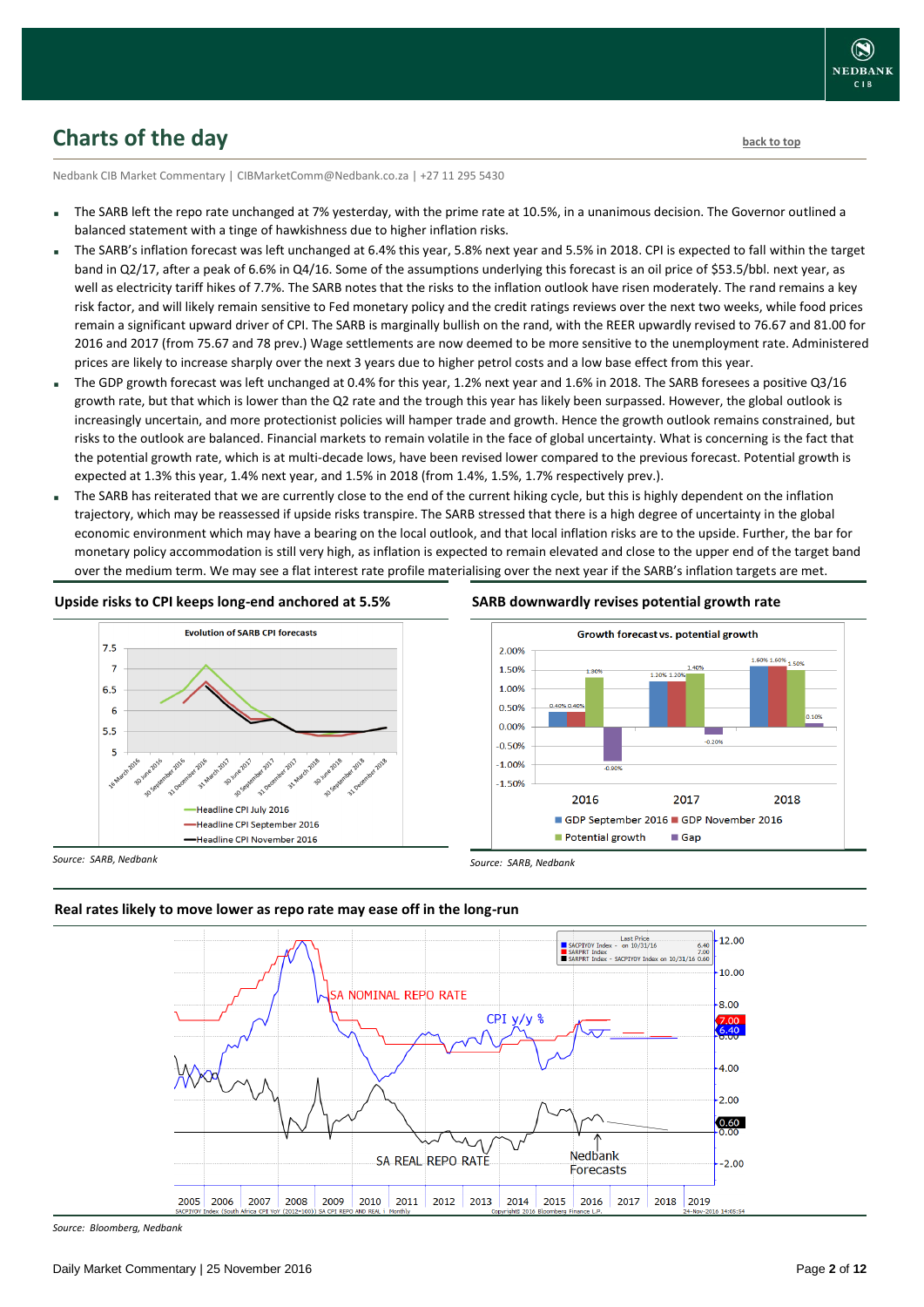## <span id="page-2-0"></span>**Currencies [back to top](#page-0-0)**

Business Banking FX | +27 11 535 4003 | Corporate FX | +2711 535 4002 | Institutional FX | +2711 535 4005

- On Thursday the rand opened trading around the 14.2000 level. Price action on the day was once again somewhat erratic, trading quickly to a best level of 14.0900 before relinquishing those gains and trading into the mid 14.20's. The MPC left rates unchanged and by the time of the close of the local session the rand was trading at 14.1850. This morning, it is currently trading at 14.1400, EURZAR is trading at 14.9350 and GBPZAR is trading at 17.5885.
- International markets were subdued on the day, the lack of enthusiasm from the market participants attributed to the U.S holiday. EURUSD trading between 1.0520 and 1.0585 on the day, currently trading at 1.0570.
- Gold has continued to slide lower, yesterday at the time of the local open it was trading at 1186.40, this morning currently trading at 1178.40. Data releases scheduled for today, no local releases, from Europe we have French consumer confidence, from the U.K GDP and CBI reported sales, from the U.S preliminary trade data, wholesale inventories and services PMI releases. Moody's announcement of its ratings review of SA, which will occur post the local close.
- Although the local landscape continues to be driven by various political factors, yesterday COSATU announced its support for Deputy President Ramaphosa as the next president, and the MPC as expected left interest rates on hold. The focus now shifts to the ratings agency announcements, today and over the next week or so.

|                                                   |                             | $\sqrt{2}$    | $\overline{\%}\Delta$       | $\sqrt{\Delta}$ |                       |                     |
|---------------------------------------------------|-----------------------------|---------------|-----------------------------|-----------------|-----------------------|---------------------|
| <b>Majors</b>                                     | Last price                  | $-1d$         | <b>MTD</b>                  | <b>YTD</b>      | <b>Month</b><br>trend | <b>USD</b> trend    |
| <b>GBPUSD</b>                                     | 1.24                        | $-0.09$       | 1.81                        | $-15.51$        | ⇑                     | <b>USD</b> weakness |
| <b>EURUSD</b>                                     | 1.06                        | 0.15          | $-3.58$                     | $-2.71$         | ⊕                     | USD strength        |
| <b>USDJPY</b>                                     | 113.44                      | 0.05          | 8.05                        | $-5.62$         | ⇑                     | USD strength        |
| <b>USDAUD</b>                                     | 1.35                        | $-0.43$       | 2.34                        | $-1.92$         | ♠                     | USD strength        |
|                                                   |                             | $% \Delta$    | $\%$ $\Delta$               | $\Delta$        | <b>Month</b>          |                     |
| <b>Rand crosses</b>                               | Last price                  | $-1d$         | <b>MTD</b>                  | <b>YTD</b>      | trend                 | <b>ZAR</b> trend    |
| <b>USDZAR</b>                                     | 14.13                       | $-0.20$       | 4.65                        | $-8.75$         | ♠                     | <b>ZAR</b> weakness |
| GBPZAR                                            | 17.59                       | $-0.27$       | 6.53                        | $-22.89$        | ⇑                     | ZAR weakness        |
| <b>FURZAR</b>                                     | 14.94                       | $-0.04$       | 0.92                        | $-11.22$        | ♠                     | <b>ZAR</b> weakness |
| <b>AUDZAR</b>                                     | 10.51                       | 0.14          | 2.27                        | $-6.93$         | ♠                     | <b>ZAR</b> weakness |
| ZARJPY                                            | 8.03                        | 0.27          | 3.27                        | 3.43            | ♠                     | ZAR strength        |
|                                                   |                             | $\%$ $\Delta$ | $\%$ $\Delta$<br><b>MTD</b> | $\Delta$        | Month                 | <b>ZAR</b> trend    |
| <b>African FX</b>                                 | Last price                  | $-1d$         |                             | <b>YTD</b>      | trend                 |                     |
| ZARMWK (Malaw ian kw acha)                        | 51.12                       | 0.20          | $-4.13$                     | 18.50           | ₩                     | <b>ZAR</b> weakness |
| ZARBWP (Botsw ana pula)                           | 0.77                        | 0.23          | $-1.04$                     | 5.89            | ⊕                     | <b>ZAR</b> weakness |
| ZARKES (Kenyan shilling)                          | 7.21                        | 0.20          | $-4.02$                     | 9.13            | ⊕                     | ZAR weakness        |
| ZARMUR (Mauritian rupee)                          | 2.54                        | 0.51          | $-4.35$                     | 9.52            | ⊕                     | <b>ZAR</b> weakness |
| ZARNGN (Nigerian naira)                           | 22.34                       | 0.23          | $-1.19$                     | 73.52           | ⊕                     | <b>ZAR</b> weakness |
| ZARGHS (Ghanian cedi)                             | 0.29                        | $-3.14$       | $-2.88$                     | 16.50           | ⊕                     | <b>ZAR</b> weakness |
| ZARZMW (Zambian kw acha)                          | 0.70                        | 0.22          | $-2.04$                     | $-1.98$         | ⊕                     | <b>ZAR</b> weakness |
| ZARMZN (Mozambican metical)                       | 5.22                        | 0.20          | $-8.57$                     | 68.34           | ⊕                     | ZAR weakness        |
| Correspondent of the production of Alasthania CID | $\mathbf{r}$ : $\mathbf{r}$ |               | 2010/14/25 07:45            |                 |                       |                     |

Possible trading range in the rand today 14.0500 to 14.3500

*\*Please note that the sign on the % change reflects the change on the headline number. The narrative indicates the trend direction over the month. For trade in any of these currencies, contact our FX dealing desks*



### **USDZAR**



#### **EUR/USD**

*Source: Bloomberg, Nedbank*

*Source: Bloomberg, Nedbank*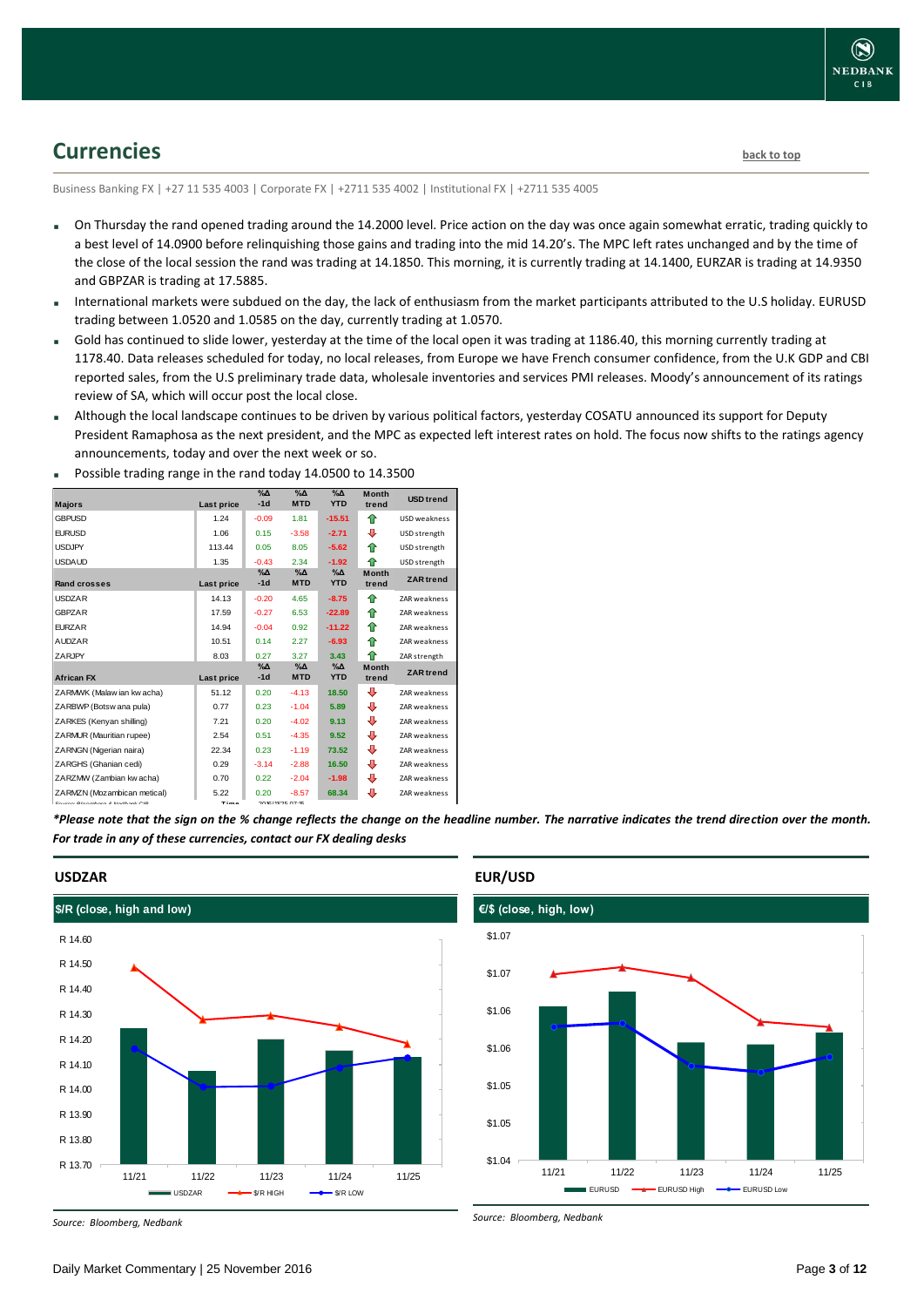<span id="page-3-0"></span>Nedbank CIB Market Commentary | CIBMarketComm@Nedbank.co.za | +27 11 295 5430| +27 11 535 4038

- Brent crude remained range bound yesterday but is sliding in the Asian session this morning (back below \$49/bbl.) as scepticism mounts around the potential deal between OPEC and Russia. Regardless of the outcome, production caps or cuts are coming from record production levels among major players and will not do much to alleviate the overhang in the market. Any deal would likely be short term positive for oil prices with the longer term impact determined by the rise in production from players like the US shale industry.
- Bullion was range bound vesterday as the market takes a breather to assess the momentum in the US dollar. We remain of the opinion that the dollar is overbought in the short term and should we see a correction, this would prove supportive of gold prices. Bullion has been hard hit and is currently trading at its lowest levels since February.

| <b>Commodities</b>              | Last price | $\% \Delta$<br>$-1d$ | $\% \Delta$<br><b>MTD</b> | $\% \Delta$<br><b>YTD</b> | <b>Month</b><br>trend |
|---------------------------------|------------|----------------------|---------------------------|---------------------------|-----------------------|
| Brent near future (\$)          | 48.58      | $-0.86$              | 0.58                      | 30.31                     | ⇑                     |
| WTI crude (\$)                  | 47.62      | $-0.71$              | 1.62                      | 28.56                     | ⇑                     |
| Gold spot (\$)                  | 1 178.28   | $-0.50$              | $-7.50$                   | 10.93                     | ⊕                     |
| Platinum spot (\$)              | 907.76     | $-0.67$              | $-7.01$                   | 1.59                      | ⇩                     |
| SA w hite maize spot (R)        | 4 130.00   | 1.50                 | 10.05                     | $-11.39$                  | €                     |
| Source: Bloomberg & Nedbank CIB | Time       |                      | 2016/11/25 07:24          |                           |                       |

**Platinum vs Gold**



**Brent Crude vs West Texas Intermediate Brent Crude vs West Texas Intermediate** 



*Source: Bloomberg*

*Source: Bloomberg*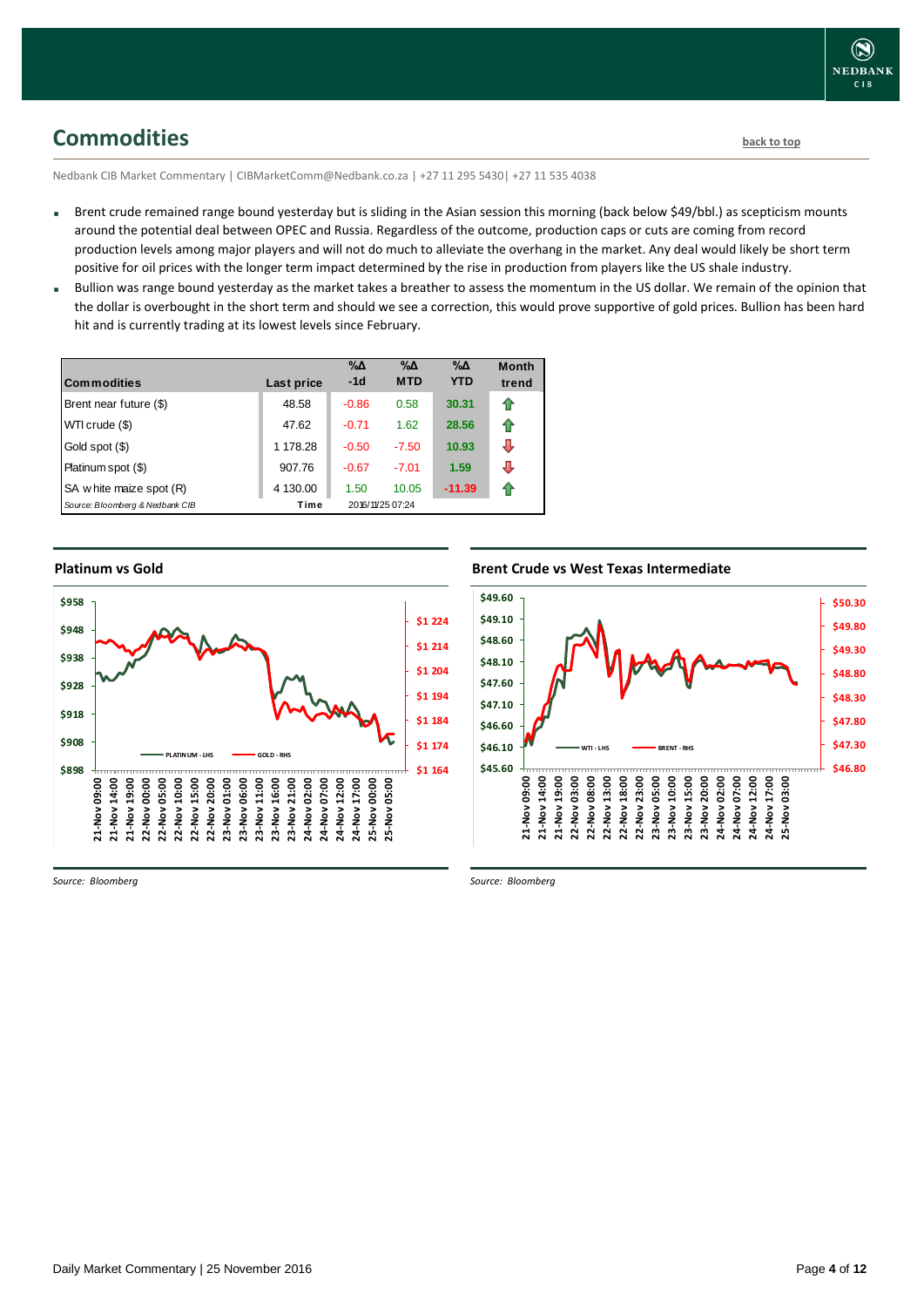## <span id="page-4-0"></span>**Fixed income and interest rates back to the line of the set of the set of the set of the set of the set of the set of the set of the set of the set of the set of the set of the set of the set of the set of the set of th**

Bond flow sales |+2711 535 4021 | Corporate Money Markets | +2711 535 4007 | Business Bank Money Markets | +2711 535 4006

|                                 |            | Δ              | Δ                | Δ          | <b>Month</b> |
|---------------------------------|------------|----------------|------------------|------------|--------------|
| <b>Bonds</b>                    | Last price | 1 <sub>d</sub> | <b>MTD</b>       | <b>YTD</b> | trend        |
|                                 | %          | bps            | bps              | bps        |              |
| R203-0.8 yrs                    | 7.89       | 14.69          | 36.49            | $-63.11$   | ⇑            |
| R208-4.3 yrs                    | 8.44       | 0.00           | 31.40            | $-96.90$   | 合            |
| R186-10.1 yrs                   | 9.02       | 0.00           | 32.10            | $-74.30$   | ⇑            |
| R2048-31.3 yrs                  | 9.75       | 0.30           | 38.20            | $-64.80$   | ⇮            |
| <b>US 10 vr</b>                 | 2.39       | 4.23           | 56.73            | 12.33      | 合            |
| <b>UK 10 yr</b>                 | 1.44       | $-0.90$        | 15.34            | $-26.73$   | ⇑            |
| German 10 yr                    | 0.26       | $-1.15$        | 58.90            | $-58.82$   | ⇑            |
| Japan 10 yr                     | 0.04       | 28.13          | $-185.42$        | $-84.53$   | ⊕            |
|                                 |            | Δ              | $\Delta$         | Δ          | <b>Month</b> |
| <b>Money Market</b>             | Last price | 1 <sub>d</sub> | <b>MTD</b>       | <b>YTD</b> | trend        |
|                                 | $\%$       | bps            | bps              | bps        |              |
| SA repo rate                    | 7.00       | 0.00           | 0.00             | 75.00      | ⇛            |
| SA prime rate                   | 10.50      | 0.00           | 0.00             | 75.00      |              |
| SA CPI (MTD = previous month)   | 6.40       |                | 30.00            |            | ♠            |
| SA 3m JIBAR                     | 7.36       | 0.00           | 0.00             | 73.30      |              |
| SA 3m NCD                       | 7.33       | 0.00           | 0.00             | 72.50      | ⇛            |
| SA 6m NCD                       | 7.98       | $-2.50$        | 5.00             | 46.25      | ⇮            |
| SA 12m NCD                      | 8.50       | 0.00           | 7.50             | 6.25       | 合            |
| US 3m LIBOR                     | 0.93       | 0.53           | 4.58             | 31.74      | ⇑            |
| UK 3m LIBOR                     | 0.40       | 0.00           | $-0.54$          | $-19.20$   | ₽            |
| Japan 3m LIBOR                  | $-0.09$    | $-0.58$        | $-4.07$          | $-15.71$   | ⊕            |
| Source: Bloomberg & Nedbank CIB | Time       |                | 2016/11/25 07:15 |            |              |

|                                  |            | Δ              | Δ          | Δ          | <b>Month</b> |
|----------------------------------|------------|----------------|------------|------------|--------------|
| <b>FRAs and Swaps</b>            | Last price | 1 <sub>d</sub> | <b>MTD</b> | <b>YTD</b> | trend        |
|                                  | %          | bps            | bps        | bps        |              |
| 3X6 FRA                          | 7.42       | $-4.00$        | 1.00       | 0.50       | ⇑            |
| 6X9 FRA                          | 7.51       | $-3.00$        | 7.00       | $-26.50$   | 合            |
| 9X12 FRA                         | 7.61       | $-4.00$        | 15.00      | $-64.00$   | 合            |
| <b>18X21 FRA</b>                 | 7.76       | 0.00           | 26.00      | $-125.00$  | ✿            |
| SA 2yr Sw ap                     | 7.62       | 0.25           | 16.00      | $-54.10$   | 合            |
| SA 3yr Sw ap                     | 7.76       | 0.00           | 23.00      | $-78.90$   | ✿            |
| SA 5yr Sw ap                     | 8.08       | 0.00           | 35.50      | $-91.00$   | ⇮            |
| SA 10yr Sw ap                    | 8.58       | $-0.50$        | 44.00      | $-89.00$   | ⇮            |
| SA 15yr Swap                     | 8.71       | 0.75           | 48.35      | $-95.25$   | ♠            |
|                                  |            | Δ              | Δ          | Δ          | <b>Month</b> |
| <b>Spreads</b>                   | Last price | 1 <sub>d</sub> | <b>MTD</b> | <b>YTD</b> | trend        |
|                                  | %          | bps            | bps        | bps        |              |
| 2v10v                            | $-0.96$    | 0.75           | $-28.00$   | 34.90      | ⊕            |
| 3v10v                            | $-0.83$    | 0.50           | $-21.00$   | 10.10      | ⊕            |
| R186-R203                        | 1.27       | $-14.69$       | $-4.39$    | $-11.19$   | ⊕            |
| R2048-R186                       | 0.73       | 0.30           | 6.10       | 9.50       | 合            |
| 5y-R186                          | $-0.94$    | 0.00           | 3.40       | $-16.70$   | ⇑            |
| 10y-R186                         | $-0.44$    | $-0.50$        | 11.90      | $-14.70$   | 合            |
| 15y-R186                         | $-0.32$    | 0.75           | 16.25      | $-20.95$   | ✿            |
|                                  |            |                |            |            |              |
| SA 5yr CDS spread - basis points | 255.67     | 2.24           | 11.14      | $-79.35$   | ⇮            |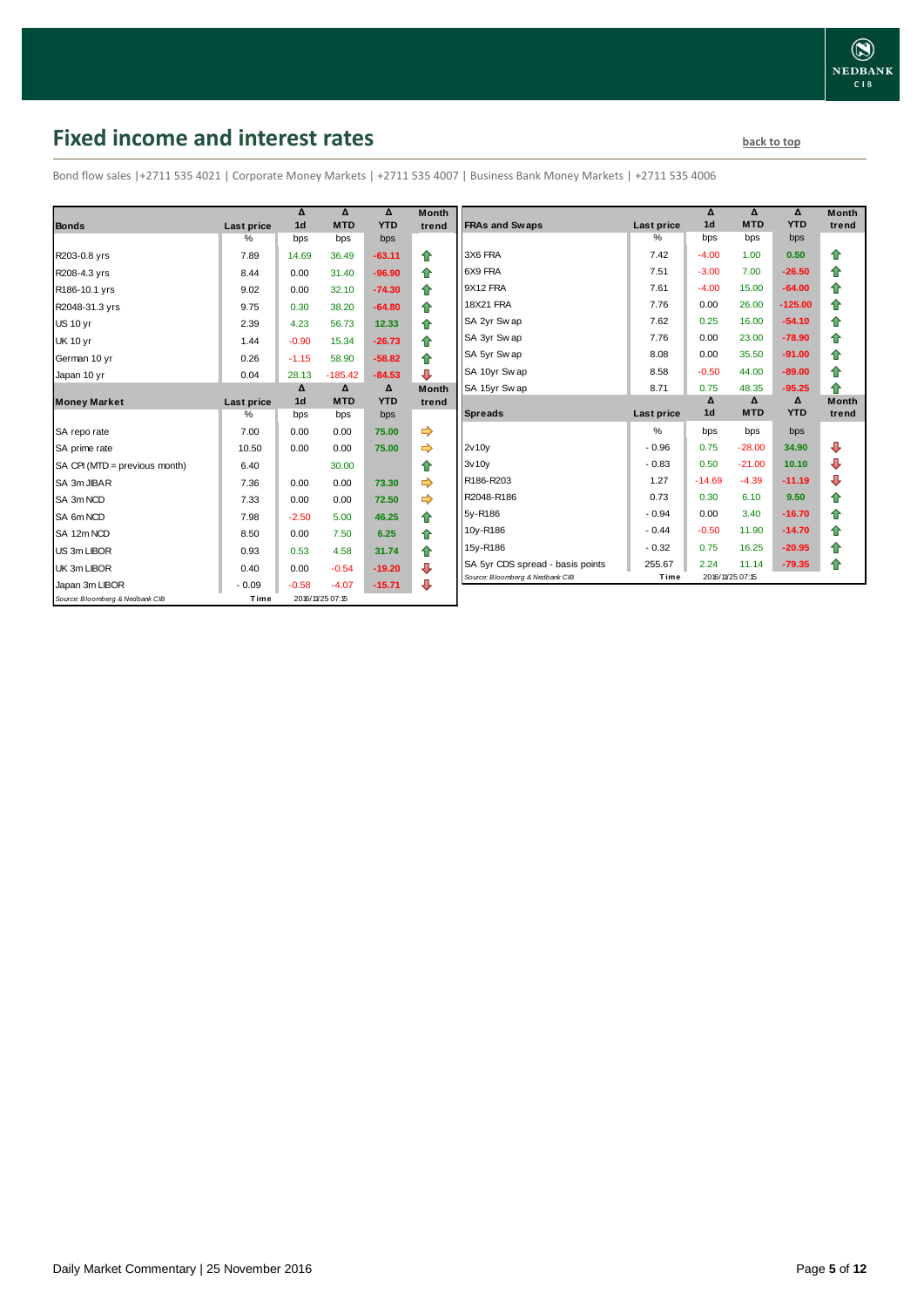

## <span id="page-5-0"></span>**Equities [back to top](#page-0-0)**

Cash equities | +2711 535 4030/31

#### **South Africa**

- The Top 40 ended Thursday's session little changed, adding only 5 points, closing at 44082.20. Volumes were below average with solid gains from miners Anglo American (+3.43%), Lonmin (+3.36%) and BHP Billiton (+1.94%) offset ting he weaker banking sector, the likes of Firstrand and Barclays losing more than 2%, while market heavyweight Naspers lost 1.62%. On the corporate new front, Bidcorp added 0.47%, following a management update, seeing opportunities for more deals, following eight acquisitions globally in the last five months.
- The value at the close was R15.7 Billion and the rand was trading at R14.17 vs the dollar.

#### **UK/Europe**

 European markets closed firmer, in quiet trading. In London, precious metal miners lost ground, as weaker gold prices continued to weigh on stocks. A number of stocks also traded ex dividend, adding to the weakness. Domino's Pizza gained 3.2%, after announcing they were stepping up their expansion plans, following a strong performance from new outlets and a positive outlook. Healthcare stocks outperformed across the region, with the sector rebounding after recent weakness.

#### **USA**

US markets were closed for the Thanksgiving holiday.

#### **Asia**

 Asian markets are firmer this morning, with the Nikkei gaining for the seventh straight session. The dollar gained against the yen, boosting exporters, with the likes of Toyota, Honda and Panasonic all gaining between 1.3% and 3.9, while banking stocks lost ground. In China, real estate and banks outperformed, while resources eased lower. Miners supported the ASX, following a rally in base metal prices. Zinc prices touched eight year highs, while copper was close to it 2016 peak. BHP Billiton rose 2.2%, trading at a 15 month high, after approving a \$181million to fund remediation and compensation programmes at its Sanmarco Iron ore joint venture in Brazil following a deadly dam burst in November 2015.

|                                 |               | $\%$ $\Delta$ | $\Delta_0$       | $\Delta_0$ | <b>Month</b> |
|---------------------------------|---------------|---------------|------------------|------------|--------------|
| <b>Developed Markets</b>        | Last price    | $-1d$         | <b>MTD</b>       | <b>YTD</b> | trend        |
| Dow Jones                       | 19 083.18     | 0.31          | 5.19             | 9.52       | ⇮            |
| Nasdag                          | 5 380.68      | $-0.11$       | 3.69             | 7.45       | ♠            |
| S&P 500                         | 2 204.72      | 0.08          | 3.70             | 7.87       | ⇑            |
| DJ Eurostoxx 50                 | 3 0 3 2.14    | $-0.40$       | $-0.76$          | $-7.20$    | ⊕            |
| <b>DAX</b>                      | 10 689.26     | 0.25          | 0.23             | $-0.50$    | ✿            |
| CAC                             | 4542.56       | 0.29          | 0.74             | $-2.04$    | 合            |
| <b>FTSE</b>                     | 6829.20       | 0.17          | $-1.80$          | 9.40       | ⊕            |
| ASX200                          | 5 507.80      | 0.41          | 3.57             | 4.00       | 合            |
| Nikkei 225                      | 18 348.53     | 0.08          | 5.30             | $-3.60$    | ⇑            |
| <b>MSCI World</b>               | 1 713.27      | 0.21          | 1.32             | 3.04       | 全            |
|                                 |               | $\% \Delta$   | %Δ               | %Δ         | <b>Month</b> |
| <b>Emerging Markets</b>         | Last price    | $-1d$         | <b>MTD</b>       | <b>YTD</b> | trend        |
| Hang Seng                       | 22 690.49     | 0.36          | $-1.06$          | 3.54       | ⊕            |
| Shanghai                        | 3 2 3 7 . 6 4 | $-0.13$       | 4.42             | $-8.52$    | ⇑            |
| Brazil Bovespa                  | 61 395.53     | $-0.95$       | $-5.44$          | 41.63      | ⊕            |
| India - NSE                     | 25 993.18     | 0.51          | $-6.97$          | $-0.48$    | ⇩            |
| Russia Micex                    | 2 102.97      | 0.83          | 5.70             | 19.39      | ⇑            |
| <b>MSCI</b> Emerging            | 852.02        | $-0.46$       | $-5.86$          | 7.29       | ⊕            |
|                                 |               | $\% \Delta$   | %Δ               | %Δ         | <b>Month</b> |
| <b>SA Indices</b>               | Last price    | $-1d$         | <b>MTD</b>       | <b>YTD</b> | trend        |
| <b>JSE All Share</b>            | 50 561.43     | $-0.11$       | $-0.06$          | $-0.26$    | ⊕            |
| Top 40                          | 44 082.20     | 0.01          | 0.14             | $-3.74$    | ⇑            |
| Resi 10                         | 34 057.75     | 1.44          | 9.11             | 34.12      | ⇮            |
| Indi 25                         | 63 618.35     | $-0.18$       | $-3.75$          | $-11.34$   | ⊕            |
| Fini 15                         | 14 594.27     | $-1.22$       | 0.94             | $-4.21$    | ♠            |
| Source: Bloomberg & Nedbank CIB | Time          |               | 2016/11/25 07:15 |            |              |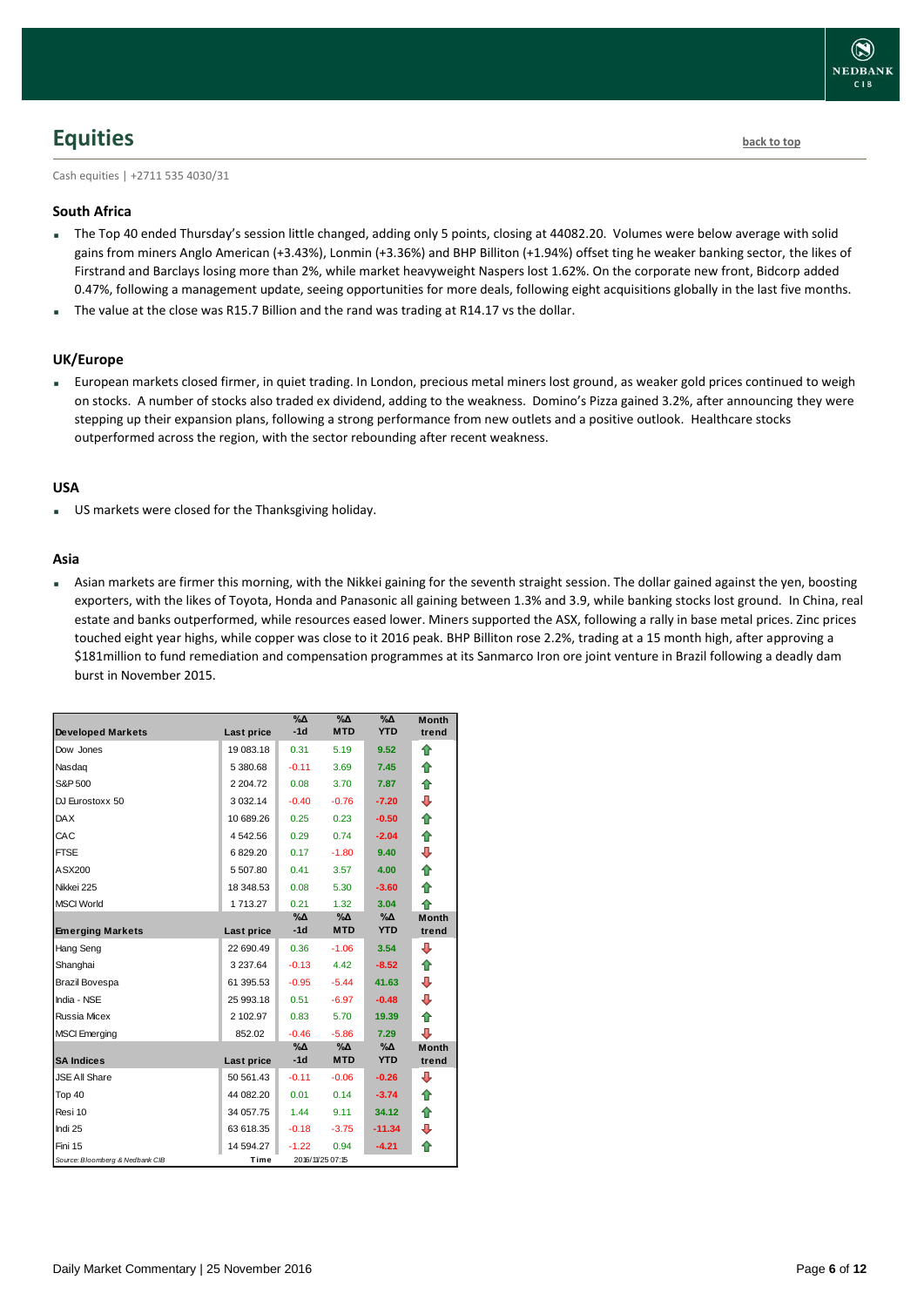## <span id="page-6-0"></span>**Economics [back to top](#page-0-0)**

Nedbank CIB Market Commentary | CIBMarketComm@Nedbank.co.za | +27 11 295 5430

#### **SA**

- SA PPI remained unchanged at 6.6% y/y in October, worse than expectations of 6.2%. However, over the month, PPI rose 0.9%, compared to -0.3% in the previous month, worse than forecasts of 0.4%.
- Food input prices eased in October, but remained elevated at 12.7% y/y. Grain mill products, protein, fruit and vegetable inflation remain in double-digits. Textile and clothing inflation rose, along with electrical machinery, and furniture inflation. This was offset by stable petroleum and petrol input prices, and a decline in metals, machinery and equipment inflation.
- PPI is expected to remain elevated, however lower commodity prices may ease input costs over the medium term. Food inflation remains the key upward driver of both PPI and CPI, and this may keep input and consumer prices elevated at least for the next three months before easing off in Q1/2017.

**Synopsis: The SARB is unlikely to raise interest rates today, and may signal that we are at or close to the peak in the current hiking cycle, dependent on near term risk factors like the rand exchange rate, possible Fed rate hike, local credit rating reviews and drought conditions locally.**

#### **Europe**

- German GDP growth came in at 0.2%  $q/q$  in Q3, from 0.4% in Q2, in line with forecasts. On an annualised basis, growth slumped to 1.5% y/y, from 3.1% in the previous quarter, in line with expectations.
- Private consumption picked up, construction investment grew marginally in Q3, after the 1.9% decline in Q2, domestic demand rose sharply over the quarter after a weak Q2, while capital investment stopped contracting and was unchanged over the quarter.
- Government spending growth eased sharply over the past two consecutive quarters and was a key downward driver of growth over the quarter. Net exports was a key negative driver, subtracting 0.3% from headline GDP growth, after adding 0.5% in Q2. The reason for the disappointing net exports performance was due to a sharp decline in exports, while imports rose marginally.

**Synopsis: When a Brexit does materialise, favourable trade agreements within the Eurozone will be renegotiated, and this may hamper German exports to the UK. This will be a negative development because the UK is one of Germany's biggest trading partners and export destinations. German growth may slow in coming months on the back of a slowdown in global demand, trade and local consumption. ECB monetary policy may be kept accommodative, and the ECB may communicate that it will extend the QE programme until 2017 year-end**

#### **Japan**

- Japanese CPI surged into positive territory in October, after remaining in deflation for most of this year. Headline CPI rose to 0.1% y/y, from -0.5% in September, better than 0% forecast. Higher food and energy prices were the key reasons for the uptick.
- However, the core measure of CPI (excluding food) remained in deflation for 8 months, at -0.4% y/y and the core-core measure (excluding fuel and food) rose to 0.2% in October.
- Hence, even though food and fuel prices have risen, the economy still remains in deflationary territory despite efforts from the monetary authorities.

**Synopsis: Despite the BoJ extended unprecedented amounts of stimulus, price pressures in the country are non-existent. The country continues to grapple with deflation, with further fiscal and monetary stimulus likely over the medium term as the BoJ tries to spur consumer spending and demand pull inflation.**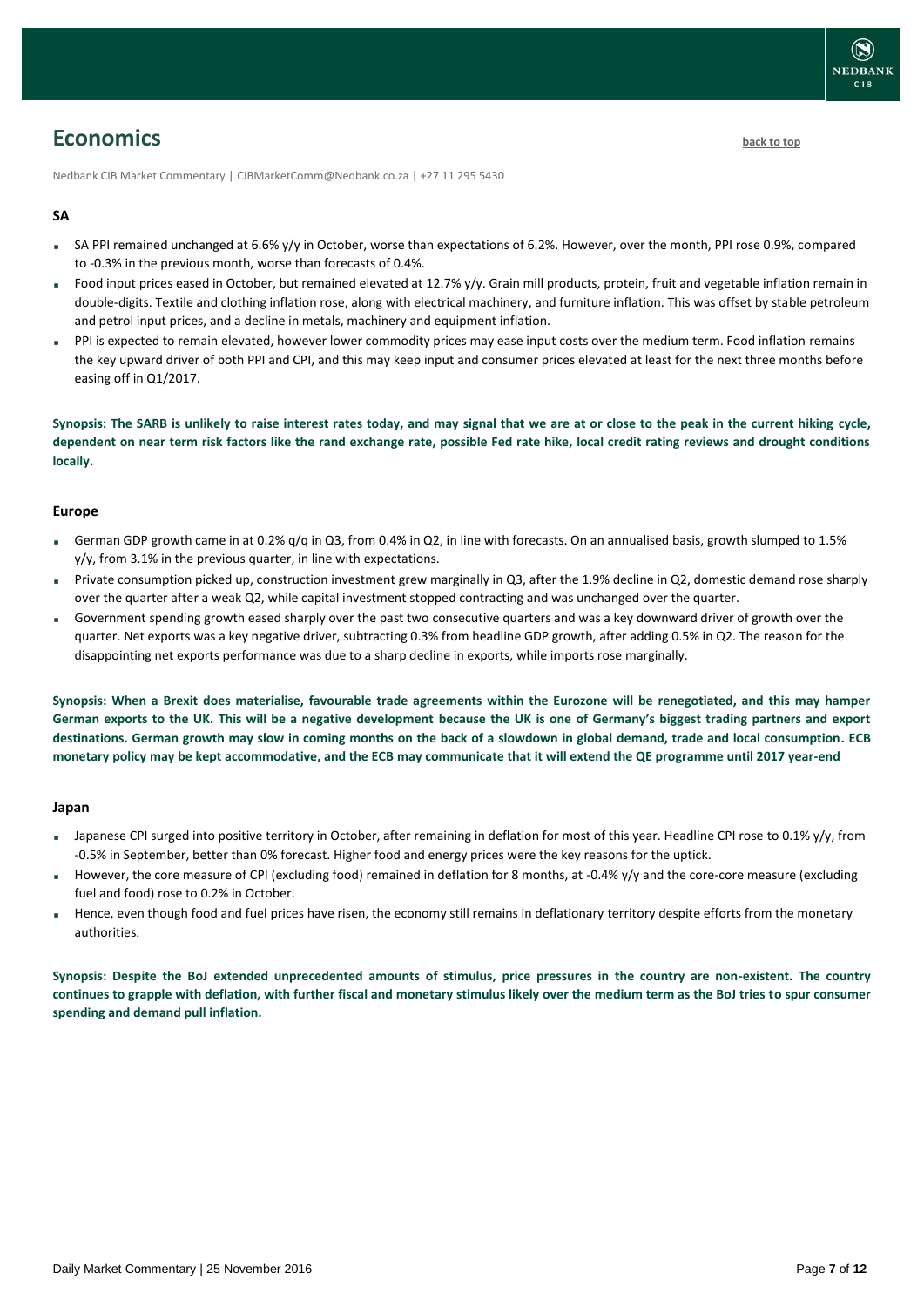# <span id="page-7-0"></span>**JSE performance [back to top](#page-0-0)**

Nedbank CIB Market Commentary | CIBMarketComm@Nedbank.co.za | +27 11 295 5430

| <b>Top40 constituents</b>             | Last price | %Δ<br>-1d | %Δ<br><b>MTD</b> | $\% \Delta$<br><b>YTD</b> | Month<br>trend |
|---------------------------------------|------------|-----------|------------------|---------------------------|----------------|
| AGL: Anglo American Plc               | 220.70     | 3.43      | 19.06            | 219.90                    | ⇑              |
| ANG: Anglogold Ashanti Ltd            | 153.75     | 1.14      | $-14.89$         | 44.69                     | ⊕              |
| APN: Aspen Pharmacare Holdings Lt     | 291.55     | 0.53      | $-0.74$          | $-5.79$                   | ⊕              |
| BAT: Brait Se                         | 88.99      | $-0.99$   | $-0.67$          | $-46.23$                  | ⊕              |
| <b>BGA: Barclays Africa Group Ltd</b> | 153.75     | $-2.03$   | $-1.67$          | 7.15                      | ⊕              |
| BID: Bid Corp Ltd                     | 257.20     | 0.47      | 8.18             |                           | ⇑              |
| BIL: Bhp Billiton Plc                 | 240.88     | 1.94      | 18.52            | 38.48                     | ⇑              |
| BTI: British American Tobacco Plc     | 771.09     | 0.54      | $-0.20$          | $-11.69$                  | ⊕              |
| BVT: Bidvest Group Ltd                | 160.00     | 0.00      | $-4.43$          | 56.64                     | ⇩              |
| CFR : Financiere Richemont-Dep Rec    | 90.49      | 2.08      | 4.16             | $-18.92$                  | ⇮              |
| DSY: Discovery Ltd                    | 111.87     | $-1.20$   | $-2.92$          | $-15.86$                  | ⊕              |
| FFA: Fortress Income Fund Ltd-A       | 16.09      | $-0.19$   | $-1.59$          | 0.06                      | ⇩              |
| FFB: Fortress Income Fund Ltd         | 29.36      | $-1.48$   | $-8.42$          | -15.70                    | ⇩              |
| <b>FSR: Firstrand Ltd</b>             | 50.31      | $-2.50$   | 4.12             | 18.74                     | ⇮              |
| GFI: Gold Fields Ltd                  | 43.51      | 0.88      | $-20.62$         | 3.10                      | ⇩              |
| GRT : Grow thpoint Properties Ltd     | 24.54      | $-0.49$   | $-2.39$          | 5.64                      | ⇩              |
| IMP: Impala Platinum Holdings Ltd     | 47.33      | $-0.34$   | $-12.68$         | 89.02                     | ⊕              |
| INL: Investec Ltd                     | 90.58      | 0.09      | 8.94             | -17.28                    | ⇑              |
| INP: Investec Plc                     | 91.40      | 0.43      | 8.68             | $-16.98$                  | ✿              |
| <b>ITU: Intu Properties Plc</b>       | 47.49      | $-0.02$   | 4.60             | $-35.75$                  | ⇑              |
| LHC: Life Healthcare Group Holdin     | 31.25      | $-1.39$   | $-13.19$         | $-10.89$                  | ⇩              |
| MEI: Mediclinic International Plc     | 127.45     | 0.20      | $-14.38$         |                           | ⊕              |
| MND: Mondi Ltd                        | 286.95     | 1.04      | 8.90             | $-6.61$                   | ⇑              |
| MNP: Mondi Plc                        | 288.24     | 1.29      | 9.49             | $-6.57$                   | ⇑              |
| MRP: Mr Price Group Ltd               | 144.98     | 0.68      | $-5.69$          | $-27.51$                  | ⇩              |
| MTN: Mtn Group Ltd                    | 116.50     | 2.10      | 0.11             | $-12.33$                  | ⇑              |
| NED: Nedbank Group Ltd                | 226.51     | $-1.89$   | 2.73             | 20.09                     | ⇑              |
| NPN: Naspers Ltd-N Shs                | 2 066.00   | $-1.62$   | $-8.58$          | $-2.55$                   | ⇩              |
| NTC: Netcare Ltd                      | 32.67      | $-2.59$   | $-5.66$          | $-3.63$                   | ⇩              |
| OML: Old Mutual Plc                   | 33.63      | $-0.21$   | 1.72             | $-18.87$                  | ⇑              |
| RDF: Redefine Properties Ltd          | 10.17      | $-1.45$   | $-12.18$         | 4.85                      | ⇩              |
| REI: Reinet Investments Sa-Dr         | 26.60      | 0.38      | $-0.97$          | $-16.56$                  | ⊕              |
| REM: Remgro Ltd                       | 213.18     | $-0.30$   | -4.83            | $-11.44$                  | ⊕              |
| RMH: Rmb Holdings Ltd                 | 61.83      | $-1.97$   | 3.88             | 11.19                     | ⇑              |
| SBK: Standard Bank Group Ltd          | 150.10     | $-1.82$   | 4.92             | 32.25                     | ⇑              |
| SGL : Sibanye Gold Ltd                | 30.15      | $-3.40$   | $-17.96$         | 31.95                     | ⊕              |
| SHP: Shoprite Holdings Ltd            | 191.31     | $-0.31$   | $-3.86$          | 33.54                     | ⇩              |
| SLM: Sanlam Ltd                       | 62.54      | $-1.53$   | -4.31            | 3.30                      | ⊕              |
| SNH: Steinhoff International H Nv     | 67.12      | $-2.01$   | -7.79            | $-14.51$                  | ⇩              |
| SOL: Sasol Ltd                        | 377.51     | $-0.86$   | 0.83             | $-9.99$                   | ✿              |
| TBS: Tiger Brands Ltd                 | 397.51     | 1.34      | 3.52             | 25.62                     | 合              |
| VOD: Vodacom Group Ltd                | 145.26     | $-0.04$   | $-0.13$          | $-4.69$                   | ⊕              |
| WHL: Woolw orths Holdings Ltd         | 64.49      | $-1.54$   | $-17.44$         | $-35.61$                  | ⇩              |
| Source: Bloomberg & Nedbank CIB       | Time       |           | 2016/11/25 07:15 |                           |                |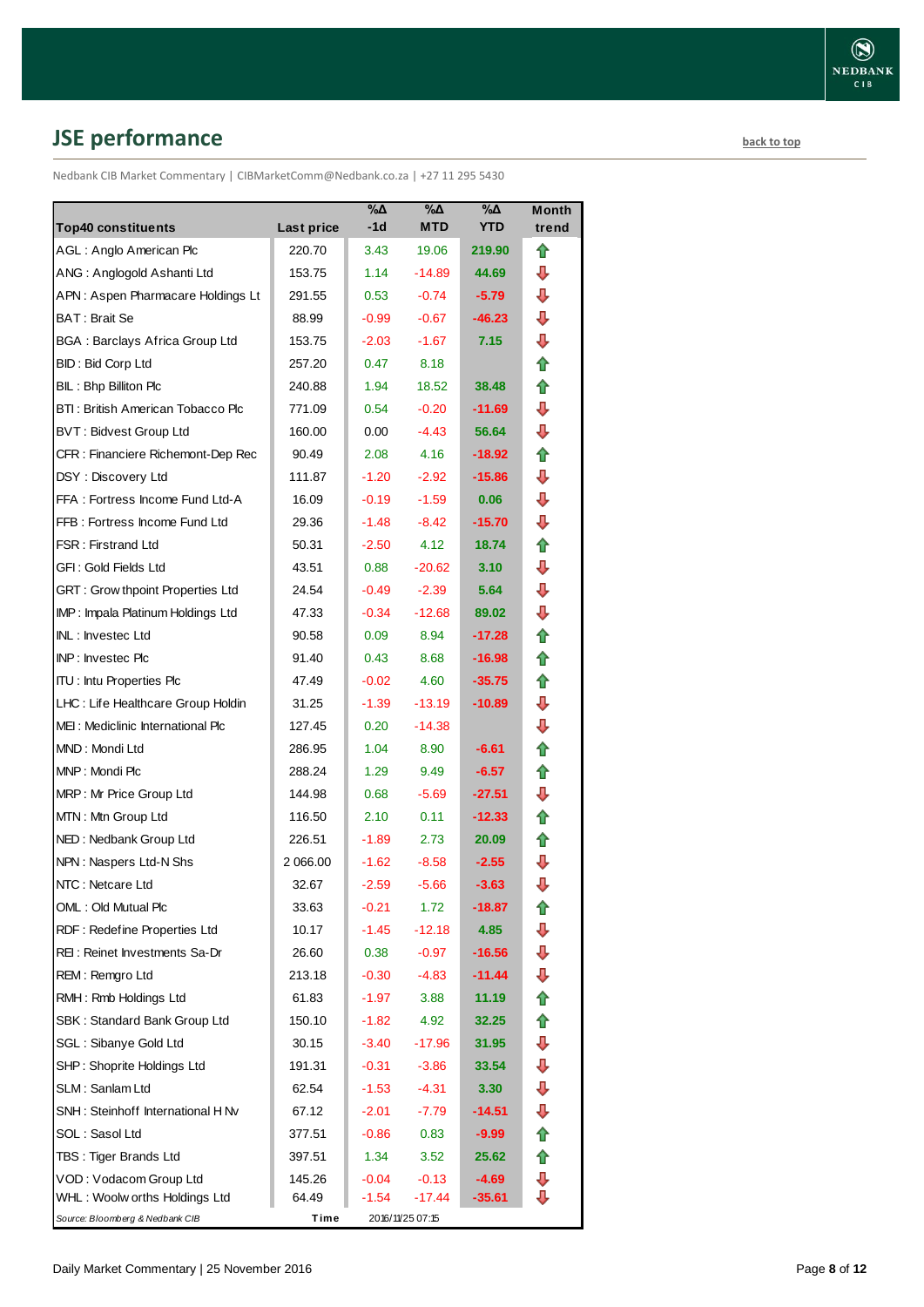# <span id="page-8-0"></span>**Last day to trade back to the contract of the contract of the contract of the contract of the contract of the contract of the contract of the contract of the contract of the contract of the contract of the contract of t**

Susan Correia | [Scorreia@Nedbankcapital.co.za](mailto:Scorreia@Nedbankcapital.co.za) | +27 11 295 8227

| <b>Share Code</b> | Share name                 | Dividend / interest rate                                   |
|-------------------|----------------------------|------------------------------------------------------------|
| 29 November 2016  |                            |                                                            |
| ADR               | Adcorp Hidgs Ltd           | dividend @ 20cps                                           |
| ADW               | African Dawn Capital Ltd   | consolidation 40:1                                         |
| <b>AFT</b>        | Afrimat Ltd                | dividend @ 20cps                                           |
| ASC               | Ascendis Health Ltd        | dividend @ 12cps                                           |
| <b>EFG</b>        | <b>Efficient Group Ltd</b> | dividend $@$ 5.470590cps                                   |
| GRP               | Greenbay Properties Ltd    | dividend $@$ 1.774380cps or 1.2153 new shares per 100 held |
| ILU               | Indluplace Props Ltd       | dividend $@$ 23.34923cps                                   |
| <b>INLP</b>       | Investec Bank Ltd Pref     | dividend $@$ 438.681080cps                                 |
| <b>INPP</b>       | Investec Plc Pref          | dividend @ 126.405630cps                                   |
| <b>INPPR</b>      | Investec plc Pref (rand)   | dividend @ 500.116440cps                                   |
| <b>INPR</b>       | Investec Ltd Pref          | dividend $@$ 409.411110cps                                 |
| <b>ISB</b>        | Insimbi Ref Alloy Sup      | dividend $@$ 1.50cps                                       |
| <b>IVT</b>        | Invicta Holdings Ltd       | dividend $@$ 72.0cps                                       |
| <b>NWL</b>        | Nu-World Hidgs Ltd         | dividend $@$ 180.4cps                                      |
| <b>RBX</b>        | Raubex Group Ltd           | dividend @ 45cps                                           |
| <b>TKG</b>        | Telkom SA SOC ltd          | dividend @ 131.238740cps                                   |
| <b>VOD</b>        | Vodacom Group Ltd          | dividend @ 395.00cps                                       |

*Source: JSE*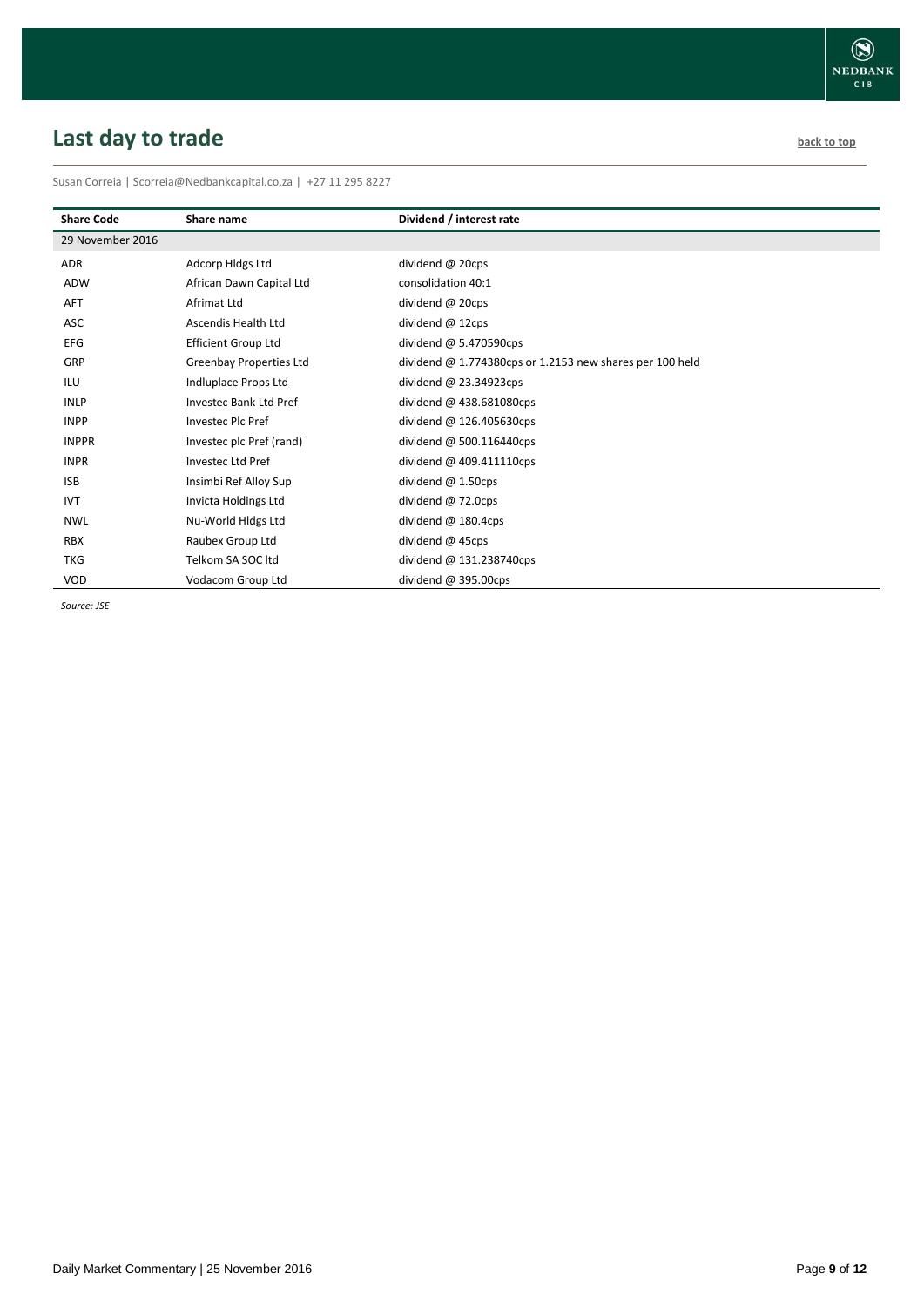# <span id="page-9-0"></span>**Economic calendar [back to top](#page-0-0) back to top back to top**

Nedbank CIB Market Commentary | CIBMarketComm@Nedbank.co.za | +27 11 295 5430

| <b>Time</b> | Country Event |                                    | Period | Survey                   | Actual                   | Prior    | <b>Revised</b>           |
|-------------|---------------|------------------------------------|--------|--------------------------|--------------------------|----------|--------------------------|
| 24-Nov      |               |                                    |        |                          |                          |          |                          |
| 02:30       | JN            | Nikkei Japan PMI Mfg               | Nov P  | $\overline{\phantom{a}}$ | 51.1                     | 51.4     | $\overline{\phantom{a}}$ |
| 09:00       | GE            | Private Consumption QoQ            | 3Q     | 0.30%                    | 0.40%                    | 0.20%    |                          |
| 09:00       | GE            | Government Spending QoQ            | 3Q     | 0.60%                    | 1.00%                    | 0.60%    | 1.20%                    |
| 09:00       | GE            | Capital Investment QoQ             | 3Q     | 0.30%                    | 0.00%                    | $-1.50%$ | $-1.60%$                 |
| 09:00       | GE            | Construction Investment QoQ        | 3Q     | 0.60%                    | 0.30%                    | $-1.60%$ | $-1.90%$                 |
| 09:00       | GE            | Domestic Demand QoQ                | 3Q     | 0.50%                    | 0.50%                    | $-0.20%$ | $-0.10%$                 |
| 09:00       | GE            | Exports QoQ                        | 3Q     | $-0.30%$                 | $-0.40%$                 | 1.20%    | $\overline{\phantom{a}}$ |
| 09:00       | GE            | Imports QoQ                        | 3Q     | 0.30%                    | 0.20%                    | $-0.10%$ | 0.10%                    |
| 09:00       | GE            | GDP SA QoQ                         | 3QF    | 0.20%                    | 0.20%                    | 0.20%    | $\overline{\phantom{a}}$ |
| 09:00       | GE            | <b>GDP WDA YoY</b>                 | 3QF    | 1.70%                    | 1.70%                    | 1.70%    | $-1$                     |
| 09:00       | <b>GE</b>     | <b>GDP NSA YoY</b>                 | 3QF    | 1.50%                    | 1.50%                    | 1.50%    | $\overline{\phantom{a}}$ |
| 11:00       | GE            | <b>IFO Business Climate</b>        | Nov    | 110.5                    | 110.4                    | 110.5    | 110.4                    |
| 11:00       | GE            | <b>IFO Current Assessment</b>      | Nov    | 115                      | 115.6                    | 115      | 115.1                    |
| 11:00       | GE            | <b>IFO Expectations</b>            | Nov    | 106.3                    | 105.5                    | 106.1    | 105.9                    |
| 11:30       | SA            | PPI YoY                            | Oct    | 6.20%                    | 6.60%                    | 6.60%    |                          |
|             | SA            | <b>SARB Announce Interest Rate</b> | 24-Nov | 7.00%                    | 7.00%                    | 7.00%    | $\overline{\phantom{a}}$ |
| 25-Nov      |               |                                    |        |                          |                          |          |                          |
| 01:30       | JN            | Natl CPI YoY                       | Oct    | 0.00%                    | 0.1%                     | $-0.50%$ | $\overline{a}$           |
| 11:30       | UK            | GDP QoQ                            | 3QP    | 0.50%                    | $\overline{\phantom{a}}$ | 0.50%    |                          |
| 11:30       | UK            | <b>GDP YoY</b>                     | 3QP    | 2.30%                    | $\overline{\phantom{a}}$ | 2.30%    | $-$                      |
| 11:30       | UK            | Private Consumption QoQ            | 3QP    | 0.80%                    | $\overline{\phantom{a}}$ | 0.90%    | --                       |
| 11:30       | UK            | Government Spending QoQ            | 3QP    | 0.30%                    | $\overline{\phantom{a}}$ | 0.00%    |                          |
| 11:30       | UK            | Gross Fixed Capital Formation QoQ  | 3QP    | $-0.70%$                 | --                       | 1.60%    |                          |
| 11:30       | UK            | Exports QoQ                        | 3QP    | 0.90%                    | --                       | $-1.00%$ |                          |
| 11:30       | UK            | Imports QoQ                        | 3QP    | $-0.10%$                 | $\overline{a}$           | 1.30%    |                          |
| 15:30       | US            | Wholesale Inventories MoM          | Oct P  | 0.30%                    | --                       | 0.10%    | --                       |

Source: Bloomberg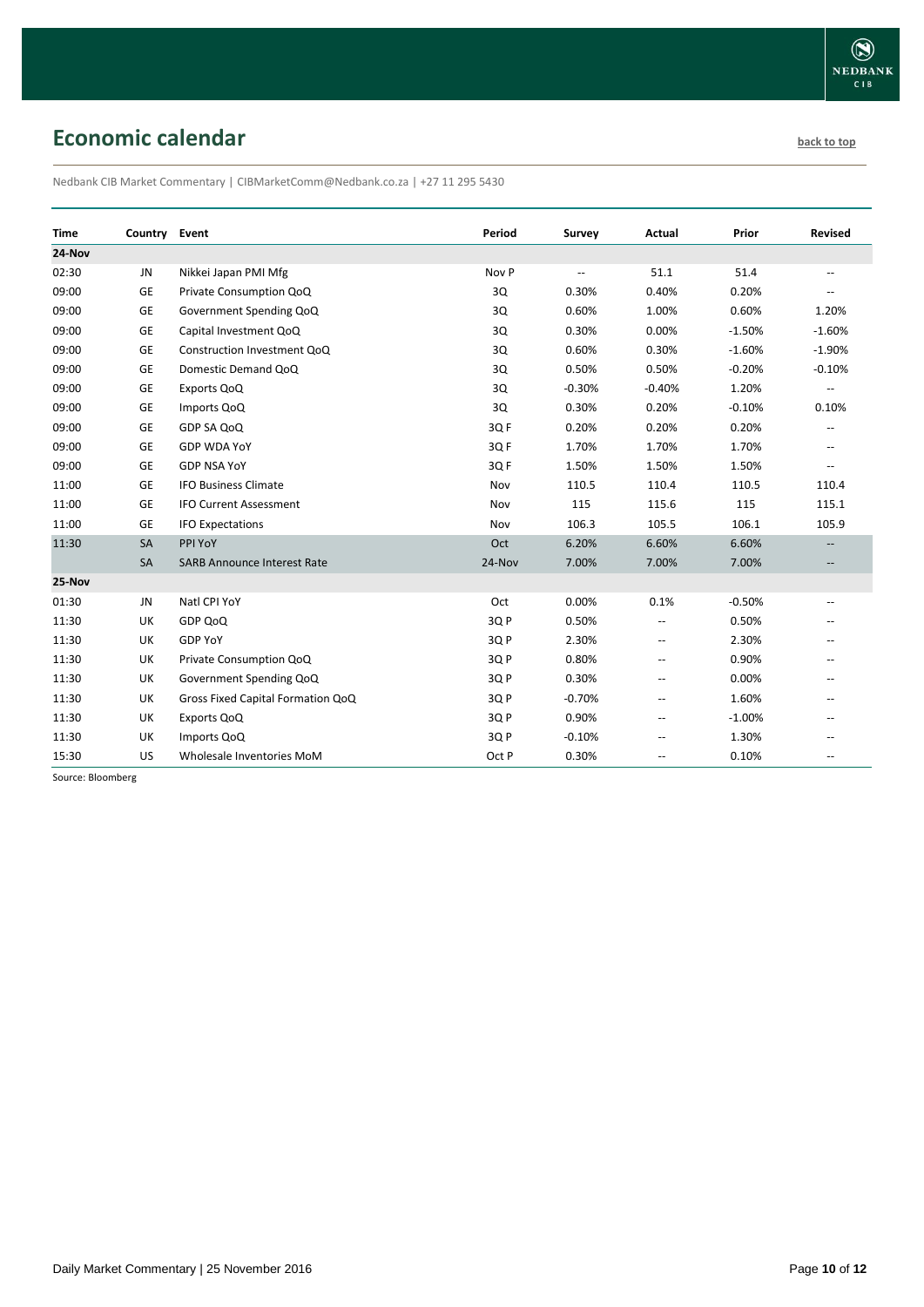### <span id="page-10-0"></span>**Contacts**

**Head: Strategic Research Mohammed Yaseen Nalla, CFA** (011) 295 5430

**ALM Portfolio Management** (011) 535 4042

**Equities Sales and Distribution** (011) 535 4030/31

**Forex Institutional Sales Desk** (011) 535 4005

**Interest Rate Swaps & FRA's Trading** (011) 535 4004

**Money Market Institutional Sales Desk** (011) 535 4008

**Treasury: Economic Analyst Reezwana Sumad** (011) 294 1753

**Bond Trading** (011) 535 4021

**Forex Business Banking Sales Desk** (011) 535 4003

**Forex Retail Sales Desk** (011) 535 4020

**Money Market Business Banking Sales Desk** (011) 535 4006

**Non Soft & Soft Commodities Trading** (011) 535 4038

**Credit Derivatives**  (011) 535 4047

**Forex Corporate Sales Desk** JHB (011) 535 4002; DBN (031) 327 3000; CTN (021) 413 9300

**Inflation Trading** (011) 535 4026

**Money Market Corporate Sales Desk** JHB (011) 535 4007; DBN (031) 327 3000; CTN (021) 413 9300

**Preference shares desk** (011) 535 4072